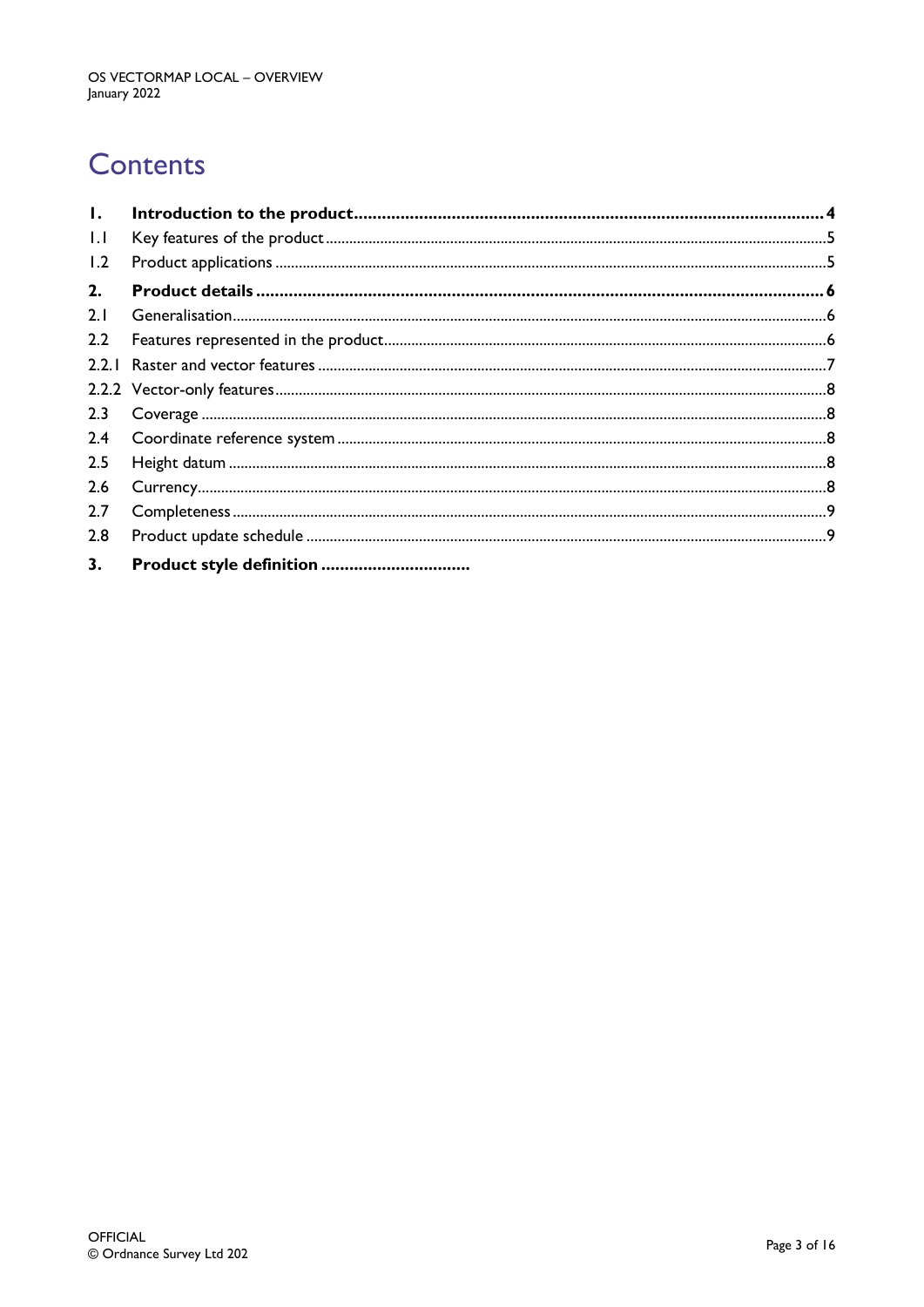# 1. Introduction to the product

OS VectorMap Local is a mapping dataset designed for providing contextual mapping output on paper, PCs, hand-held devices or the Internet. The vector format of the product consists of layers to enable you to customise and style the output to suit your needs.

The product is generated automatically from the OS Large-Scale Topographic Database with no manual cartographic input. This database is used to update other OS products, including OS MasterMap Topography Layer.

This Overview contains the basic information required to understand and use OS VectorMap Local. For a more detailed technical understanding, please refer to the product's Technical Specification, which is available on the [Product Support page on the OS website](https://www.ordnancesurvey.co.uk/business-government/tools-support/vectormap-local-support) [\(https://www.ordnancesurvey.co.uk/business](https://www.ordnancesurvey.co.uk/business-government/tools-support/vectormap-local-support)[government/tools-support/vectormap-local-support\)](https://www.ordnancesurvey.co.uk/business-government/tools-support/vectormap-local-support).



*Figure 1: OS VectorMap Local Full Colour Raster map example.*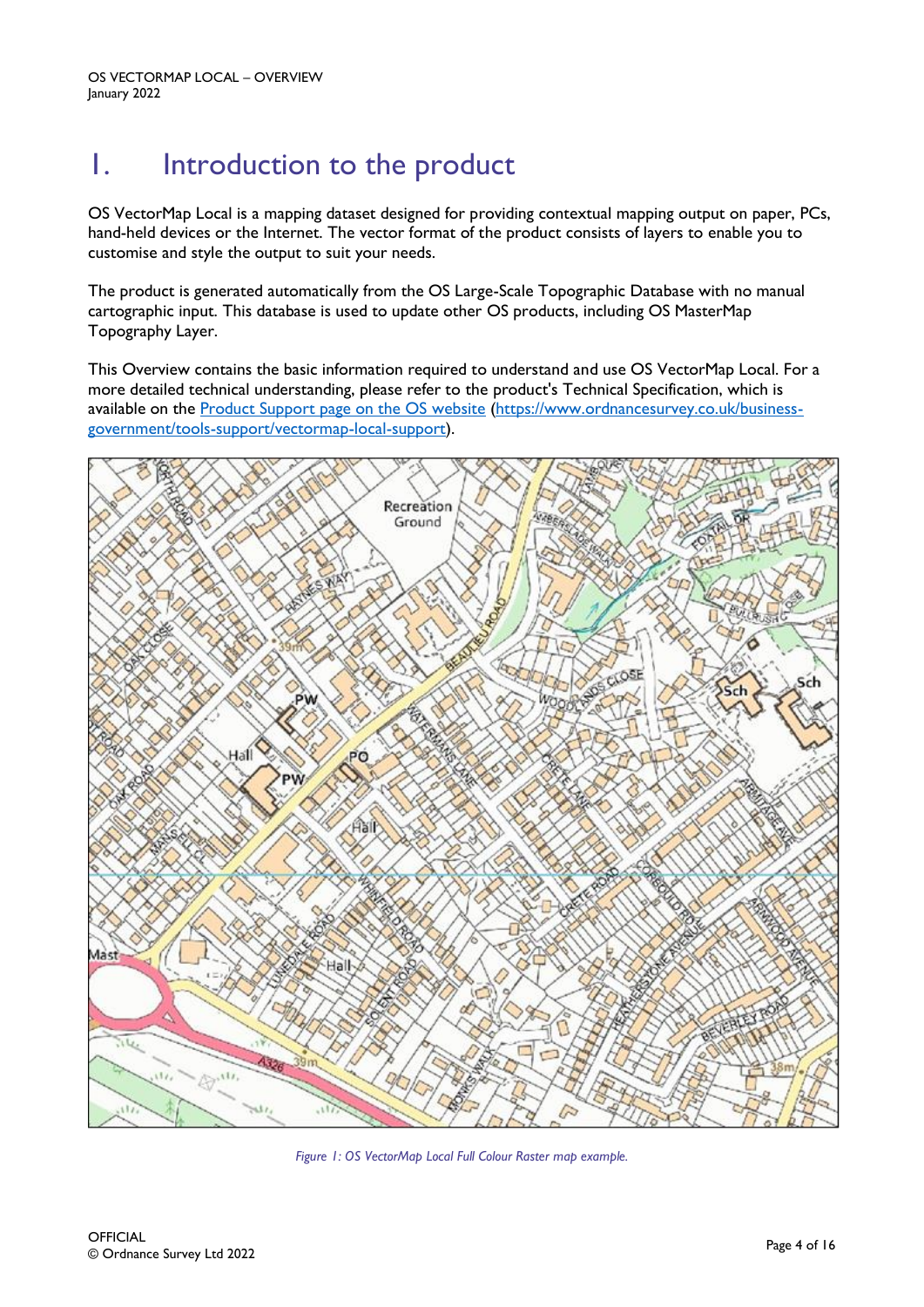# 1.1 Key features of the product

- A national dataset available for backdrop raster mapping; the vector format lends itself to detailed data analysis and bespoke styling.
- Automated output taken directly from the OS Large-Scale Topographic Database, giving improved currency and consistency that's in-line with the OS MasterMap Topography Layer product and other OS generalised mapping products.
- Maintained feature-level identifiers and feature-level change-only updates (COUs) available (GML only).
- Cleaner, clearer raster GeoTIFF (Geographic Tagged Image File Format) outputs, vector stylesheets and Styled Layer Descriptors (SLDs).
- Improved generalised building geometries derived from large-scale data.
- National connected road network with additional attribution for easier styling.
- Features are not cut at tile edges; therefore, the topological relationships of features are maintained.
- The nominal viewing scale is 1:10 000, with a recommended viewing scale range of 1:3,000 to 1:20 000.

## 1.2 Product applications

The purpose of OS VectorMap Local data is to support a wide range of customer applications that utilise geographic information. These applications may include the following:

- **Real-world analysis:** Features are representations of real-world objects, including buildings, roads, railways, rivers and land areas, as well as non-topographic features, such as administrative and electoral boundaries, cartographic text and symbols, and height detail.
- **Backdrop web mapping:** Data can be chosen selectively and customised to suit a range of online user requirements.
- **Detailed building analysis and assessment:** Reduced building generalisation parameters in the product lets users gain a greater understanding of the proximity of natural and man-made risks, such other buildings or rivers with poor drainage.
- **Basic road routing:** The connected road network with additional attribution in the product enables enhanced routing capabilities and cartographic styling for users.
- **Evaluating possible sites for new amenities:** The level of detail provided in the product means that customers can use it to create shortlists for evaluating and planning new site locations without leaving the office.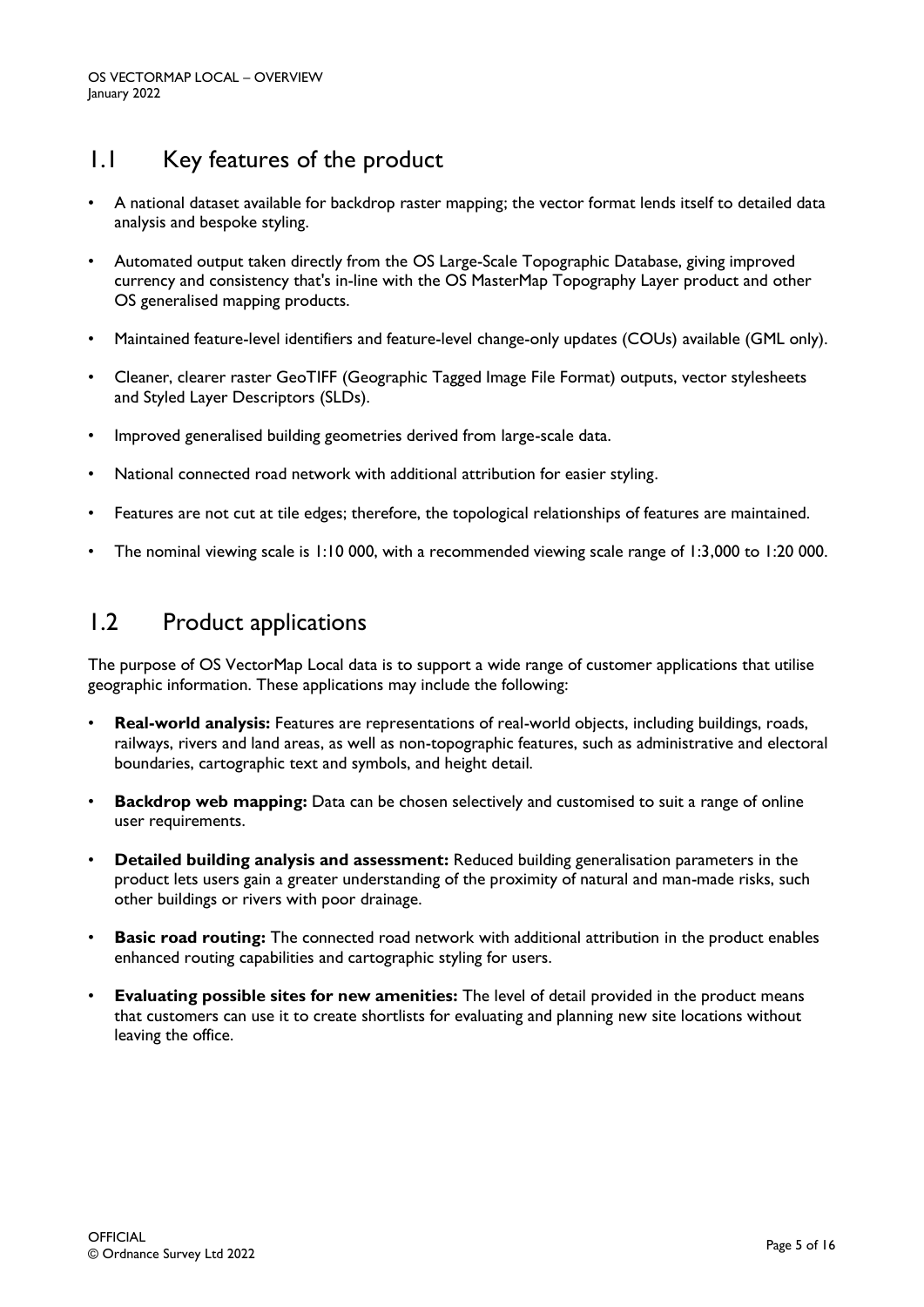# 2. Product details

## 2.1 Generalisation

The detail within OS VectorMap Local has been generalised from Ordnance Survey large-scale data. Map generalisation is the process of reducing the scale and complexity of map detail whilst maintaining the important elements and characteristics of the location.

Map generalisation comprises the following processes:

- **Selection / omission:** Some features that appear at larger scales are not selected at smaller scales. For example, individual features in close proximity can be grouped to become a single point.
- **Simplification:** Simplification can take a number of forms in OS VectorMap Local. It can be line simplification, for example, in a vector product, a very winding stream could have the number of data points that represent it reduced.
- **Exaggeration:** The process by which small features that are too important to a particular landscape to be omitted are instead enlarged.
- **Aggregation:** Aggregation is where a number of small features (for example, buildings) are combined to make a single larger feature.
- **Displacement:** The movement of the representation of a feature away from its ground position in order to maintain its prominence.

## 2.2 Features represented in the product

OS VectorMap Local raster and vector features codes are representations of real-world objects, including buildings, roads, railways, rivers and land area. The data also includes non-topographic features, such as administrative and electoral boundaries, and cartographic text and symbols. The three GeoTIFF raster maps (Full Colour, Backdrop, and Black & White) are designed and built from the same vectors as those that form the vector Geography Markup Language (GML), GeoPackage and vector tile outputs. In order to create clear, cartographically desirable backdrops, not all features available in the vector products are in the raster output. For example, contours and administrative boundaries are only available in the vector data.

OS VectorMap Local vector data is established as six separate feature classes:

- Area: For example, building polygons and urban extents
- **Line**: For example, building outlines and tunnel alignments
- **Text**: For example, building and road names
- **VectorMapPoint**: For example, pylons and spot heights
- **RoadCLine:** For road alignments
- **RailCLine**: For rail alignments

A full list of feature classes and their associated attributes is given in the product's Technical Specification, which is available on the **Product Support page on the OS website** [\(https://www.ordnancesurvey.co.uk/business-government/tools-support/vectormap-local-support\)](https://www.ordnancesurvey.co.uk/business-government/tools-support/vectormap-local-support).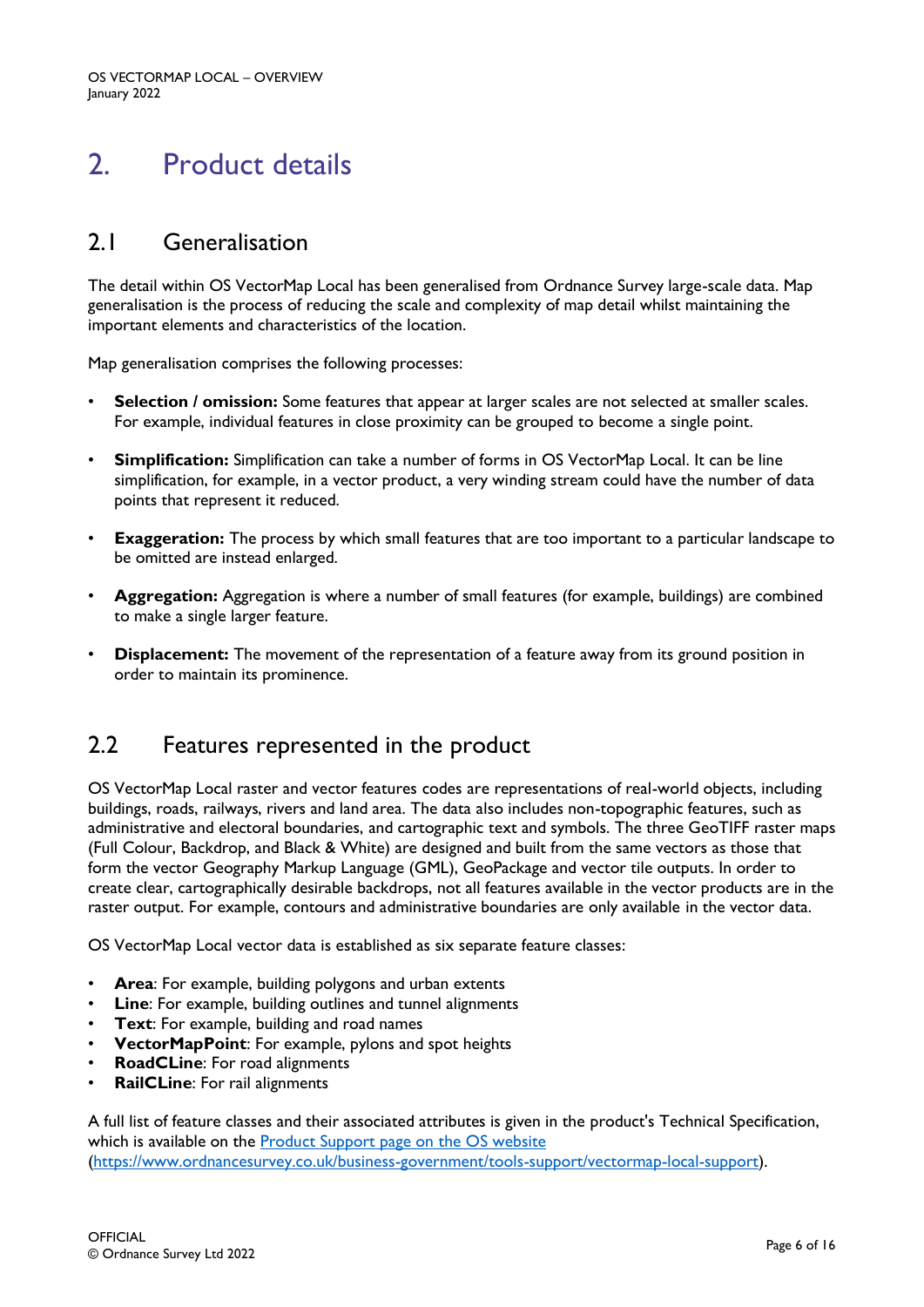## 2.2.1 Raster and vector features

Within each feature class, there are several features which are represented in both the raster and vector outputs of the product, including the following:

- **Buildings:** Only buildings over 20m² shown. These are generalised buildings and can be made up of an amalgamation of multiple buildings. Building are represented as both standard and important buildings in the dataset. Glasshouses are also included, provided they are over 50m².
- **Roads:** A road is defined as a metalled way for vehicles. Road alignments are approximations of the road centre lines. Roads have a number of classifications in the vector data and these classifications are used to build the road depiction in the raster outputs. The product contains a full connected road system, with additional attribution to determine levels when roads are coincident with other features, for example, bridges.
- **Rail:** All railways are represented as lines and these lines are broken when they pass under bridges, buildings and other obstructing detail. An additional feature class has been included to enable the accurate depiction of railways in both raster and vector data. This feature class contains additional attribution for potential future rail development.
- **Water:** Sea, lakes, ponds, rivers and streams are depicted in vector data as both polygons and line detail and are styled accordingly in the raster outputs. Water features are broken under bridges and other obstructing detail. Tidal limits (mean high and mean low water) are also contained in the data – in England and Wales, these represent the tide limits of mean tides, while in Scotland, these represent the tide limits of mean spring tides.
- **General line detail:** General line detail includes a number of real-world features, including fences, hedges, walls and other minor detail. Tracks and paths are classified together along with other features as general pecked detail. General line detail and general pecked detail display as solid or pecked lines in the raster. In vector outputs, general line detail and general pecked detail are split between rural and urban areas.
- **Vegetation:** Represented as polygons in vector data and styled in the raster. Vegetation does not have explicit bounding features.
- **Names and cartographic text:** There are a number of feature codes that hold names as cartographic text; these feature codes can be found in the product's Technical Specification, which is available on the **Product Support page on the OS website [\(https://www.ordnancesurvey.co.uk/business](https://www.ordnancesurvey.co.uk/business-government/tools-support/vectormap-local-support)**[government/tools-support/vectormap-local-support\)](https://www.ordnancesurvey.co.uk/business-government/tools-support/vectormap-local-support).
- **Ornamental features:** These represent landform features, such as slope symbols, flat rock scree and cliffs. In the raster, these features are represented as facsimiles of cartographic artwork, originally drawn on paper maps. In the vector, a suitable style can be applied to provide a traditional artistic representation of landform ornament. Ornament is represented in the vector data as custom landform polygons.
- **Archaeological and antiquity information:** This information is represented in both the raster and vector outputs.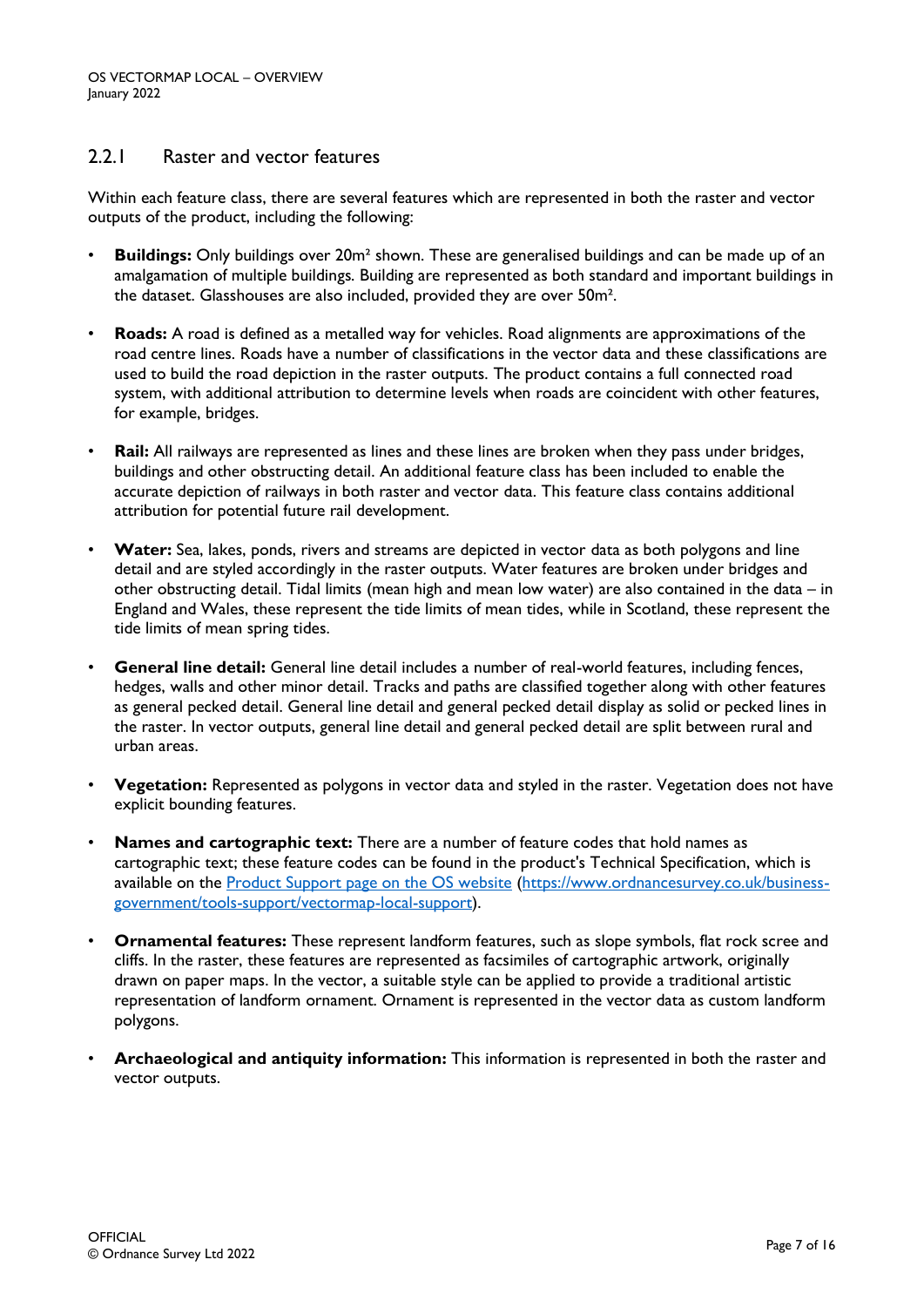### 2.2.2 Vector-only features

- **Administrative boundaries:** Lines that represents the limit of government administrative areas, for example, County, Region, Island, Parliamentary, Parish, Community and District boundaries are all contained within the vector data.
- **Urban extents:** These are approximations of the extents of urban development as defined by Ordnance Survey. The extents are indictive only and not necessarily aligned to ground features. They have been used to generate different urban and rural depiction in the raster output, for example, in the depiction of Restricted Local Road Access (see the product's Technical Specification, which is available on the [Product Support page on the OS website; https://www.ordnancesurvey.co.uk/business](https://www.ordnancesurvey.co.uk/business-government/tools-support/vectormap-local-support)[government/tools-support/vectormap-local-support\)](https://www.ordnancesurvey.co.uk/business-government/tools-support/vectormap-local-support).
- **Contours:** A contour is a line on a map that joins points of equal height. In the product, contours are represented as both index contours at 25m intervals and standard contours at 5m intervals.

## 2.3 Coverage

Coverage is Great Britain.

## 2.4 Coordinate reference system

The British National Grid (BNG) is used in OS VectorMap Local for all formats except vector tiles. The BNG spatial reference system uses the OSGB36 geodetic datum and a single Transverse Mercator projection for the whole of Great Britain. Positions on this projection are described using easting and northing coordinates in units of metres.

OS VectorMap Local in vector tiles format is supplied in Web Mercator projection (EPSG:3857). Web Mercator projection uses WGS84 geodetic datum to render the vector tiles.

## 2.5 Height datum

The BNG is a horizontal spatial reference system only; it does not include a vertical (height) reference system. In OS VectorMap Local, heights are given by the 'height' attribute in the 'SpotHeight' feature. The geometric attributes therefore contain horizontal geometry only.

Several orthometric height datums are used by Ordnance Survey to define vertical spatial reference systems. The most common of these is Ordnance Datum Newlyn (ODN), which is used throughout mainland Britain. The height information in OS VectorMap Local features does not specify which vertical reference system is used.

## 2.6 Currency

OS VectorMap Local is derived from the OS Large-Scale Topographic Database, which is the same data used to update OS large-scale product outputs such as OS MasterMap Topography Layer. This is the most up-to-date data available at OS.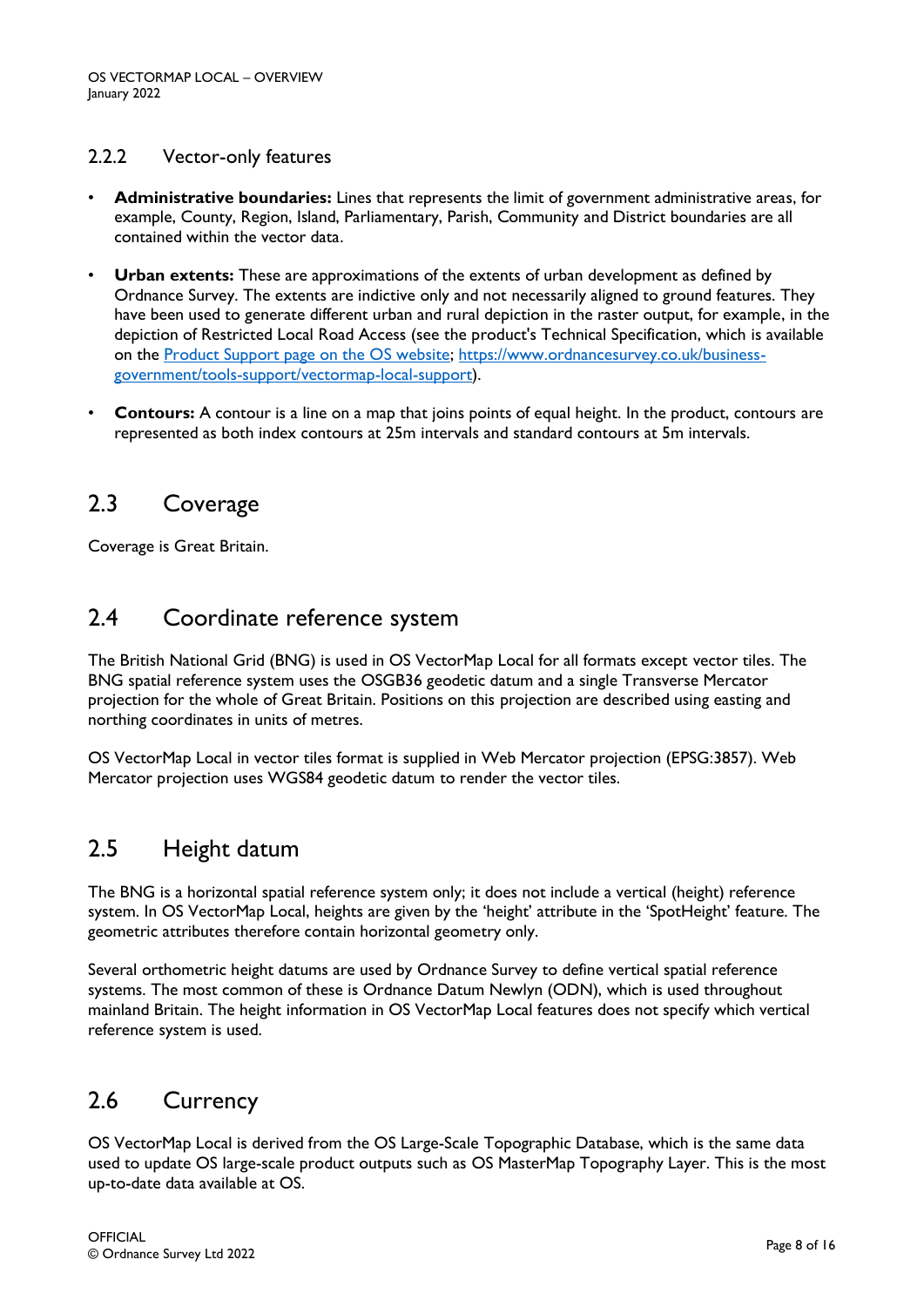# 2.7 Completeness

During production, numerous checks are undertaken to ensure that data supplied to customers is both accurate and complete. During digital manipulation when creating the data, all sources of that data are checked for conformance to specification. These quality control checks take the form of:

- Visual checks by operators
- Automated tests on the national dataset
- Data testing against the product specification
- Selective testing carried out on a selection of tiles from a full national set

## 2.8 Product update schedule

OS VectorMap Local is supplied to customers quarterly in January, April, July and October, incorporating any updates made by the revision programme.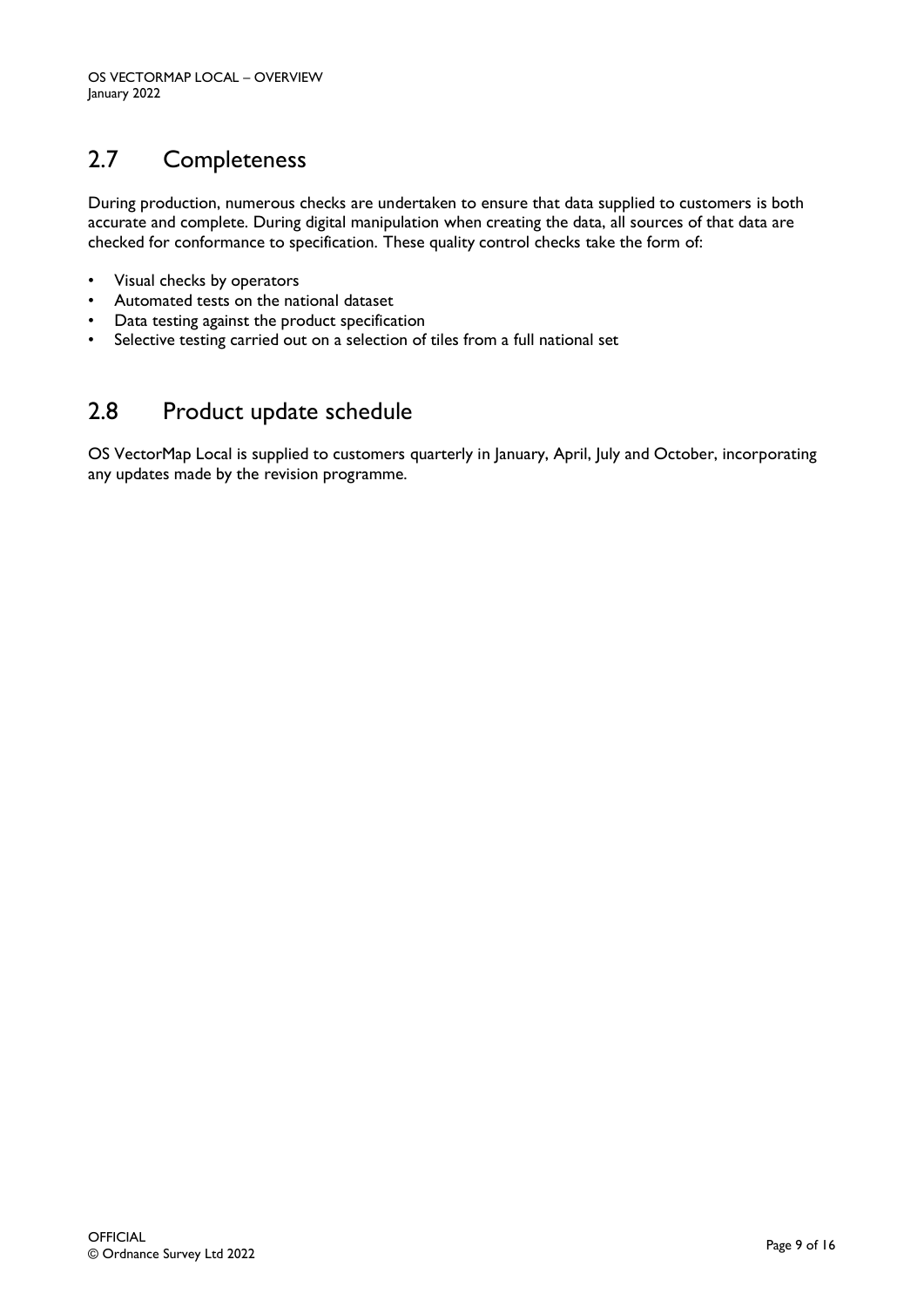# 3. Product style definition

## 3.1 Vector

It is the flexibility to select and style the different feature classes in different ways that makes the vector format of OS VectorMap Local such a versatile contextual mapping product. It can be flexibly styled in a wide variety of ways to best provide a geographic context to the customer's overlay information.



*Figure 2: Backdrop styled GML in QGIS using an OS stylesheet.*

## 3.2 Raster

The raster version of the product is styled as Full Colour, Backdrop and Black & White, and these styles are fixed within the limitations of the image viewing software.



*Figure 3: Full Colour Raster.*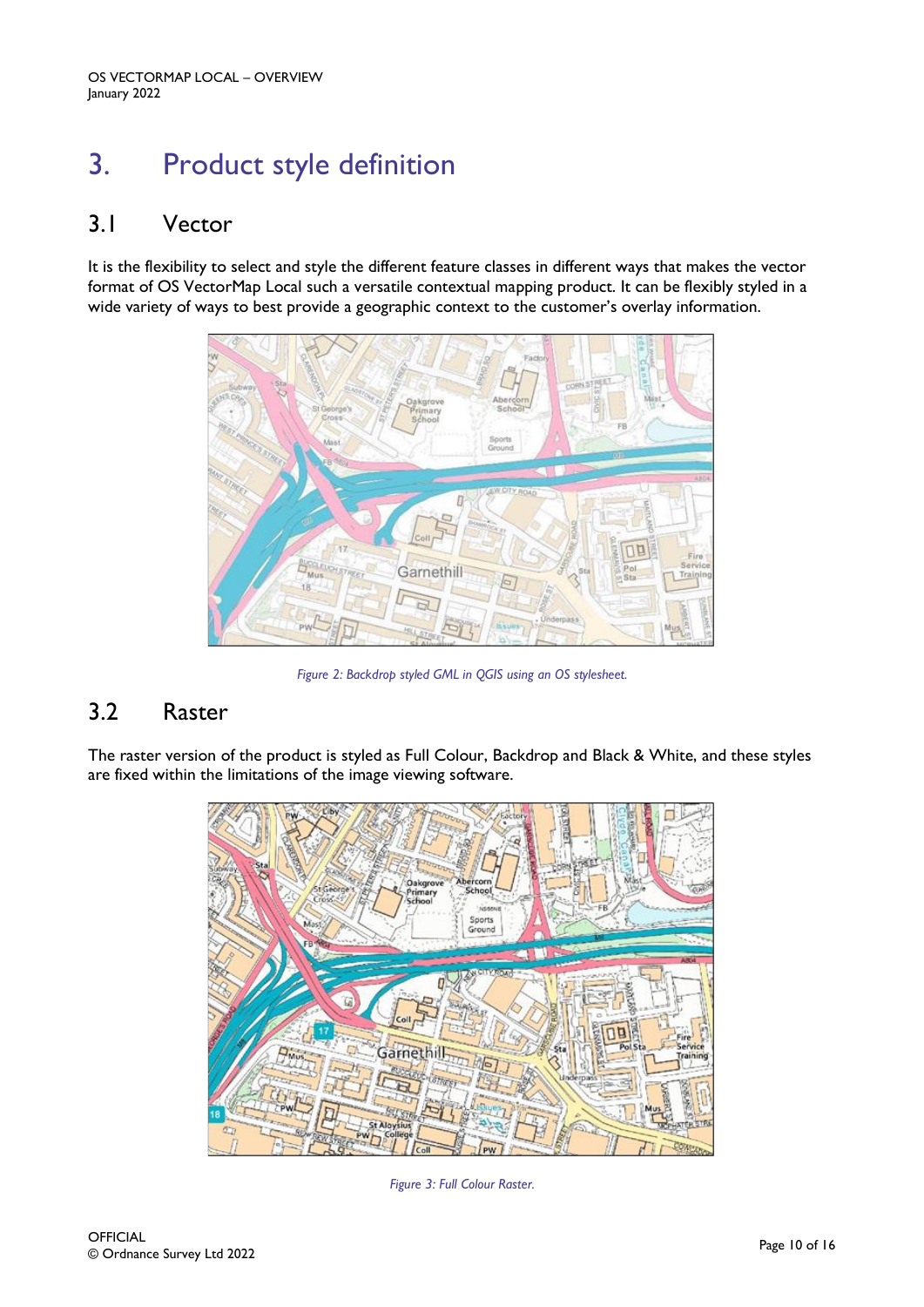

*Figure 4: Backdrop Raster.*



*Figure 5: Black & White Raster.*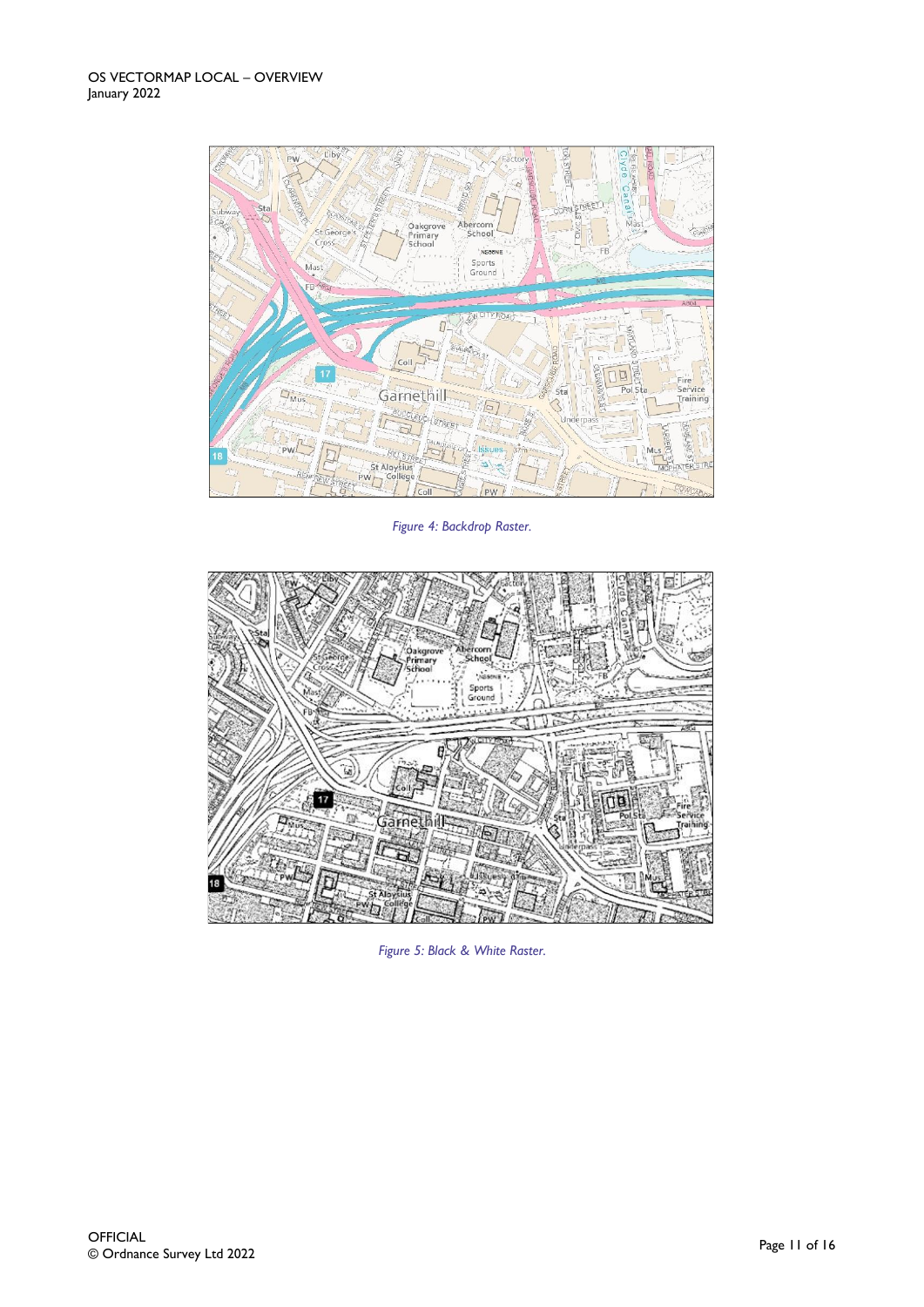# 4. Product supply

## 4.1 Available formats for the product

OS VectorMap Local is supplied in four different formats:

- **Raster:** GeoTIFF (Geographic Tagged Image File Format) LZW (Lempel Ziv Welch)
	- Full Colour
	- Backdrop
	- Black & White

*Note: If LZW compressed formats are used, then registration may be required. Information is available on the [Unisys® website](https://www.unisys.com/) [\(www.unisys.com\)](http://www.unisys.com/).*

- **Vector:** GML (Geography Markup Language) 3.2.1
- **Vector:** GeoPackage
- **Vector:** Vector tiles (MBTiles)

### **GeoTIFF option**

GeoTIFF LZW is a TIFF file which has geographic (or cartographic) data embedded as tags within it. The geographic data can then be used to position the image in the correct location and with precise geometry on the screen of a geographic information display.

#### **GeoPackage option**

OS VectorMap Local is supplied in GeoPackage format. GeoPackage (.gpkg) is an open, non-proprietary, platform independent and standards-based data format for geographic information systems (GIS), as defined by the Open Geospatial Consortium (OGC). It is designed to be a lightweight format that can contain large amounts of varied and complex data in a single, easy to distribute and ready to use file. GeoPackage is natively supported by numerous software applications.

For information on how to open, use and understand a GeoPackage dataset, please refer to our 'Getting [Started with GeoPackage' guide](https://www.ordnancesurvey.co.uk/documents/getting-started-with-geopackage.pdf) [\(https://www.ordnancesurvey.co.uk/documents/getting-started-with](https://www.ordnancesurvey.co.uk/documents/getting-started-with-geopackage.pdf)[geopackage.pdf\)](https://www.ordnancesurvey.co.uk/documents/getting-started-with-geopackage.pdf).

#### **Vector tiles option**

OS VectorMap Local is supplied as a national vector tile set in a single MBTiles file (combined from individual PBF tiles). This is a lightweight set of tiles that are efficient to render in supported software, provide high-resolution data and give a seamless experience when zooming in and out. The data is supplied in Web Mercator projection (ESPG:3857).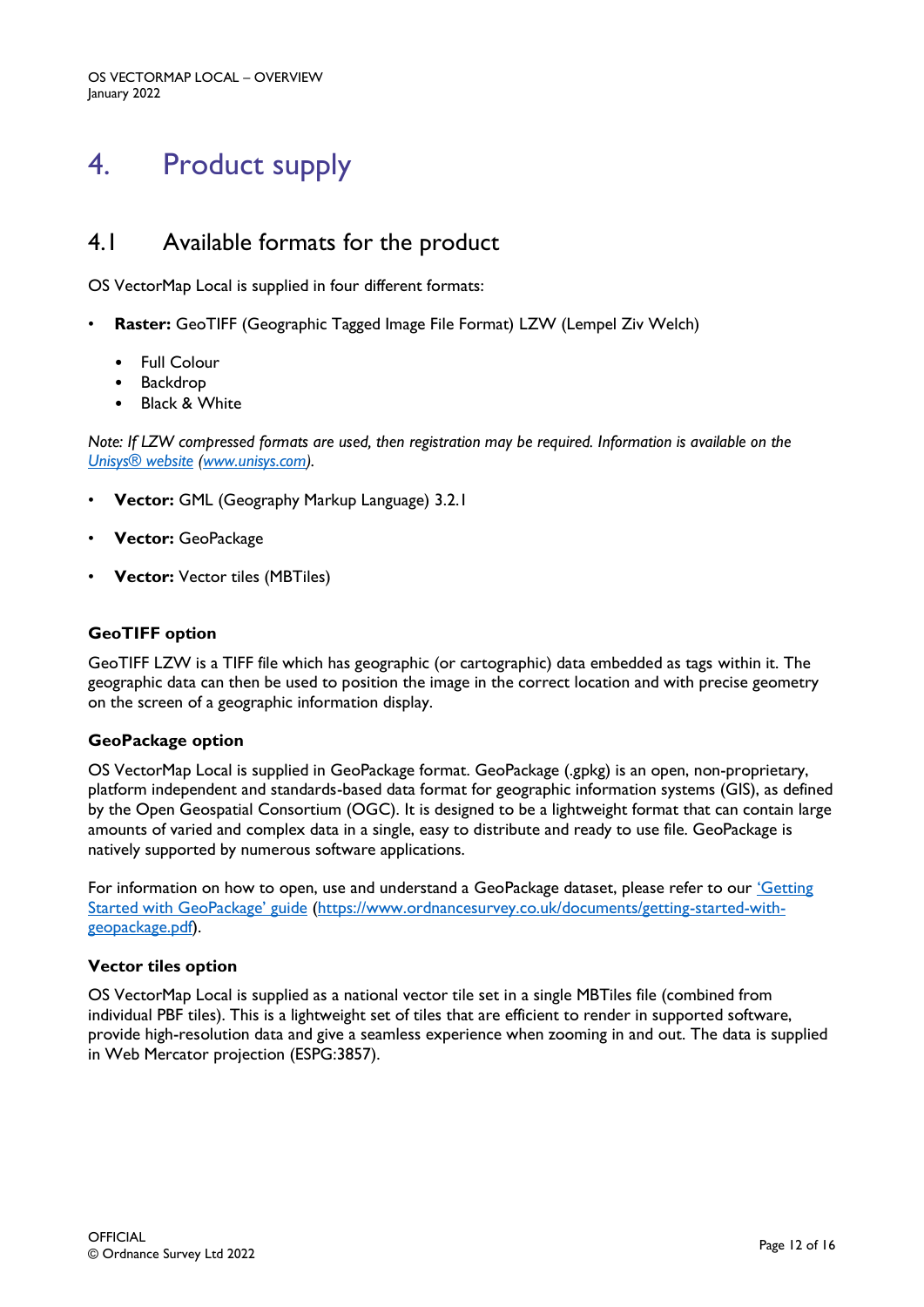## 4.2 Product supply mechanism

All formats are available to download from the [OS Data Hub](https://osdatahub.os.uk/) [\(https://osdatahub.os.uk/\)](https://osdatahub.os.uk/).

Please note that as OS VectorMap Local is a premium dataset, it requires users to hold the Premium or Public Sector Plan to access the data.

## 4.3 File sizes for the available formats

### 4.3.1 GeoTIFF

- 10 591 tiles, each covering 5km x 5km
- Each tile named as 5km, for example, NS56NE.tif
- Full supply or change-only update (COU) option; the order option will allow selection between full supply, changed tiles or no update
- Approximate file sizes:
	- Full Colour: 0.3 to 16.2mb
	- Backdrop: 0.3 to 15.8mb
	- Black & White: 0.1 to 6mb

*Note: As change is generated as real-world change as well as change created through the generalisation process, COU GeoTIFF data volumes will be high.*

## 4.3.2 GML

- 10 591 tiles each covering 5km x 5km
- Each tile named as 5km, for example, NS56NE.gz
- Full supply or COU option; the order option will allow selection between full supply, changed features (COU) or no update
- Approximate file size of 15kb–1mb

*Note: As change is generated as real-world change as well as change created through the generalisation process, COU GML data volumes will be high.*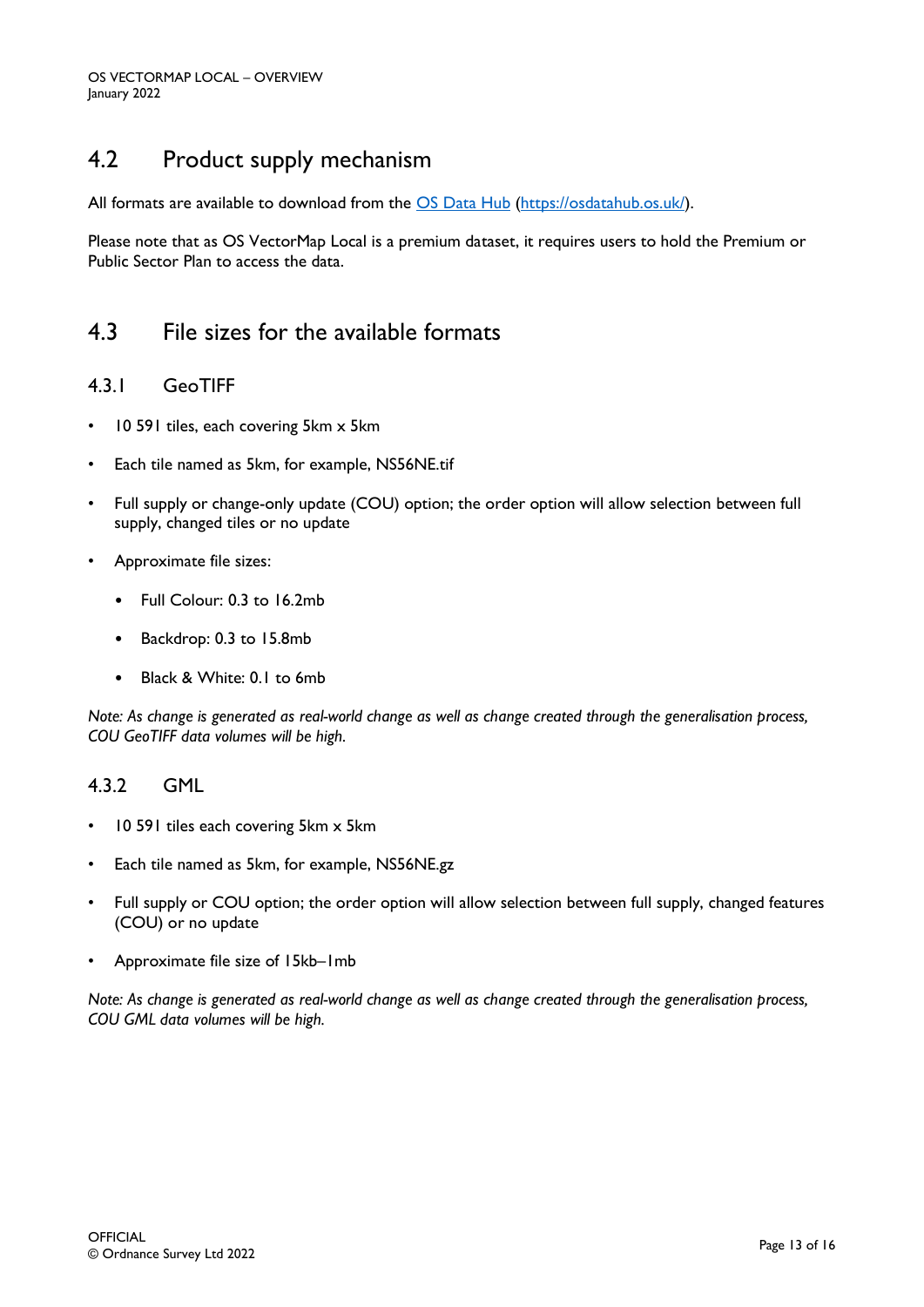### **Seamless data**

Features that cross tile edges will not be cut, maintaining the topological relationships of all features. These tiles are often referred to as 'hairy' tiles. This avoids the creation of invalid geometries by arbitrary cutting and facilitates greater use of the data in analytical applications. Due to their size, some features (for example, tidelines and contours) will continue to be cut. There will be a requirement for some deduplication around tile edges.



*Figure 6: Seamless data around tile edges.*

## 4.3.3 GeoPackage

- Full national set or area of interest (AOI) tiles are combined into a single GeoPackage file for each customer supply
- Single GeoPackage tiles will be de-duplicated
- Full supply option only, no COU
- Full national set with an approximate file size of 80gb

### **GeoPackage file naming**

Full GB set:

- vml\_gb\_publication date'.file extension
- For example, vml\_gb\_20180101.gpkg

AOI orders:

- vml ordernumber randomnumber.file extension
- For example, vml\_12345678\_8765abcd.gpkg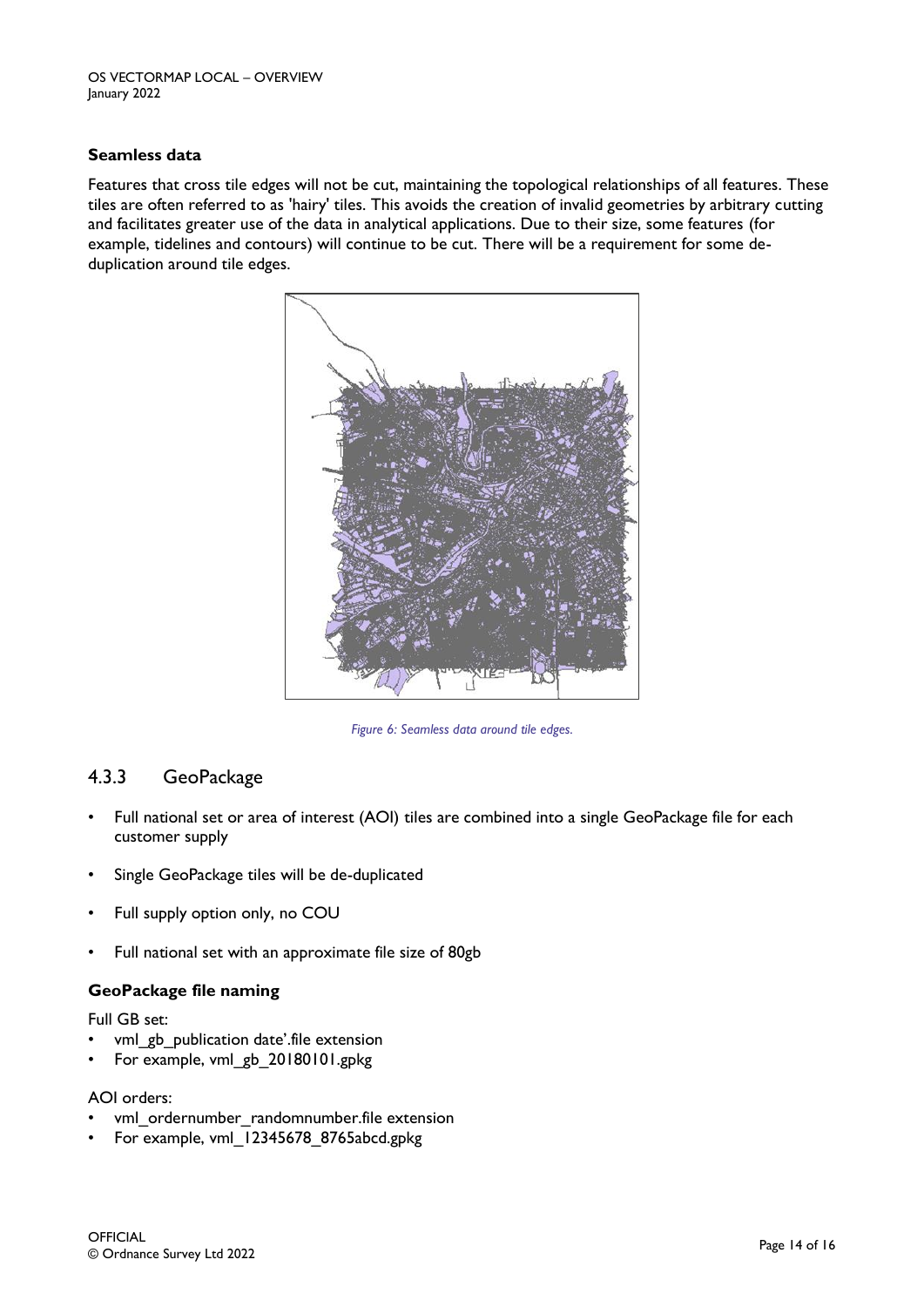### 4.3.4 Vector tiles

- A zipped file comprising a single national MBTiles file
- The single MBTiles file contains a full set of national vector tiles, with options available to split these out into individual tiles as PBF files
- Full national set with an approximate file size of 29gb
- The data is not encrypted

#### **Vector tiles file naming**

Full GB set:

- vml\_gb.mbtiles
- When zipped: vml mbtiles gb.zip

## 4.4 National Grid coverage for OS VectorMap Local

Ordnance Survey divides Great Britain into 100km x 100km squares. Each of these squares has a unique two-letter reference, for example, TG in the diagram below.

OS VectorMap Local tiles are identified by quoting the National Grid reference of the southwest corner of the 100km² area they cover, for example, TG.



*Figure 7: OS National Grid reference system diagram.*